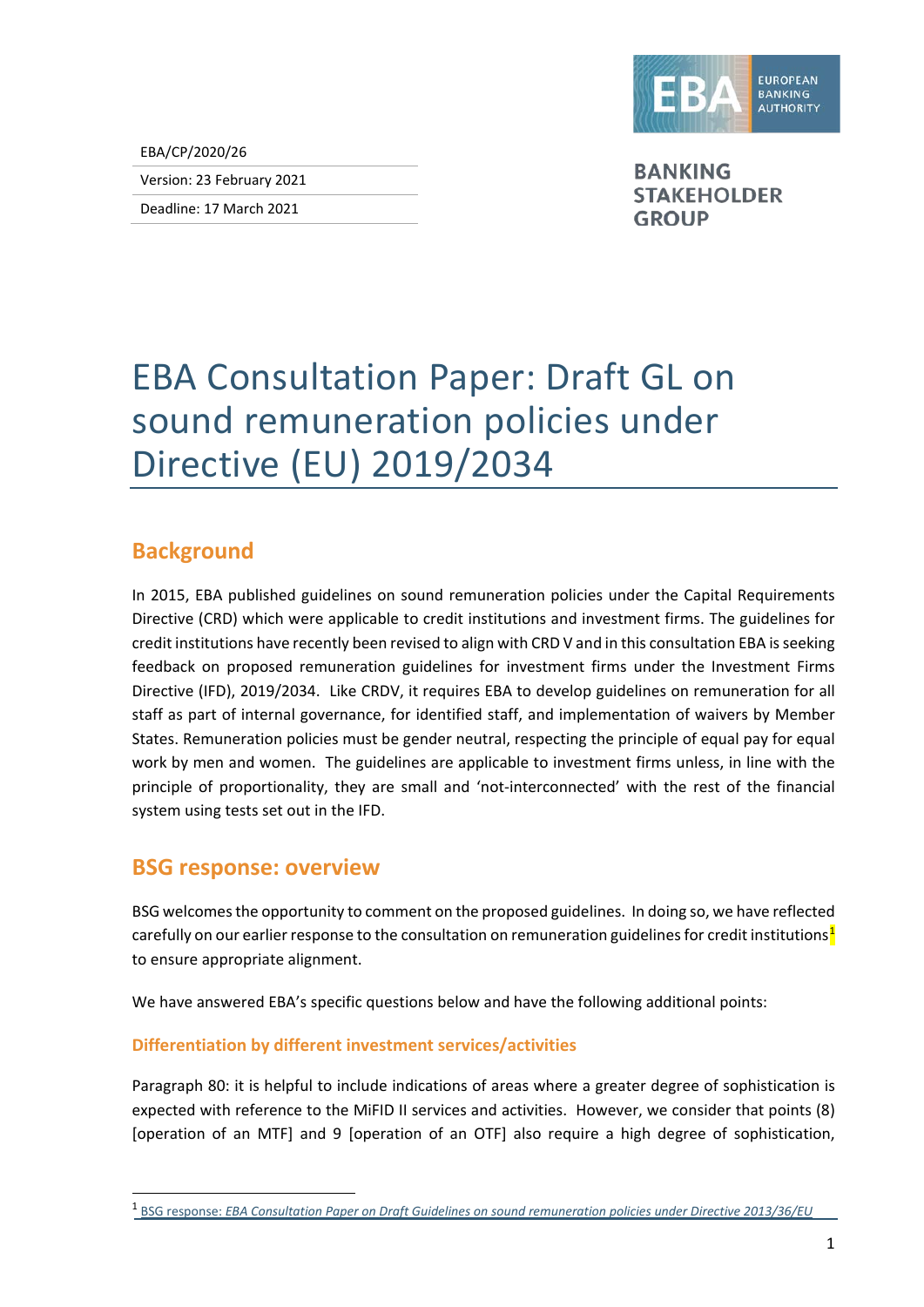particularly because in the case of OTFs there may be few alternative regulated venues available on which to trade a particular financial instrument.

## **Competent authorities**

Paragraphs 290-300: the requirements addressed to competent authorities appear to be extremely limited and to have removed the indications given in the CRD guidelines of how supervisors could go about assessing the appropriateness of firms' remuneration policies. We recognize that some flexibility is needed to ensure that supervision is risk-based. However, we are concerned that this could lead to inconsistent and potentially ineffective approaches being taken and undermine the impact of the guidelines. We therefore recommend adding at the end of paragraph 293 new text based on paragraph 308 of the proposed CRD draft guidelines:

293. [Add at end] "In assessing investment firms' remuneration policies, competent authorities should review, on a risk-based basis, in particular:

a. the governance arrangements and processes for designing and monitoring the remuneration policy;

b. that a remuneration committee with sufficient powers and resources to perform its functions is established where required;

c. the impact of the remuneration policy and practices on the conduct of business, including advising and selling of products to different customer groups.

Q1. Are the subject matter, scope and definitions appropriate and sufficiently clear?

1. In the definition of 'severance payments' it should be added for clarity that this refers to payments "to staff" as in the draft revised guidelines under Directive 2013/36/EU.

Q2. Is the section on gender neutral remuneration policies sufficiently clear?

#### **Gender neutral remuneration**

- 2. In line with our response to the draft revised guidelines under Directive 2013/36/EU, we consider that the following additions to the text are needed to embed the Level 1 text and ensure that gender neutral remuneration policies are effectively and consistently applied in practice:
	- a. Para 38: "The HR function should also assure that the remuneration policy is consistent with obligations on gender neutrality and equal treatment of different genders."
	- b. Para 53g: add at the end "and is gender neutral;"
	- c. Para 78: add "The obligation to have sound and effective remuneration policies and practices **that are gender neutral** …"
	- d. Para 189: add "Investment firms must have a fully flexible, **gender neutral** policy…"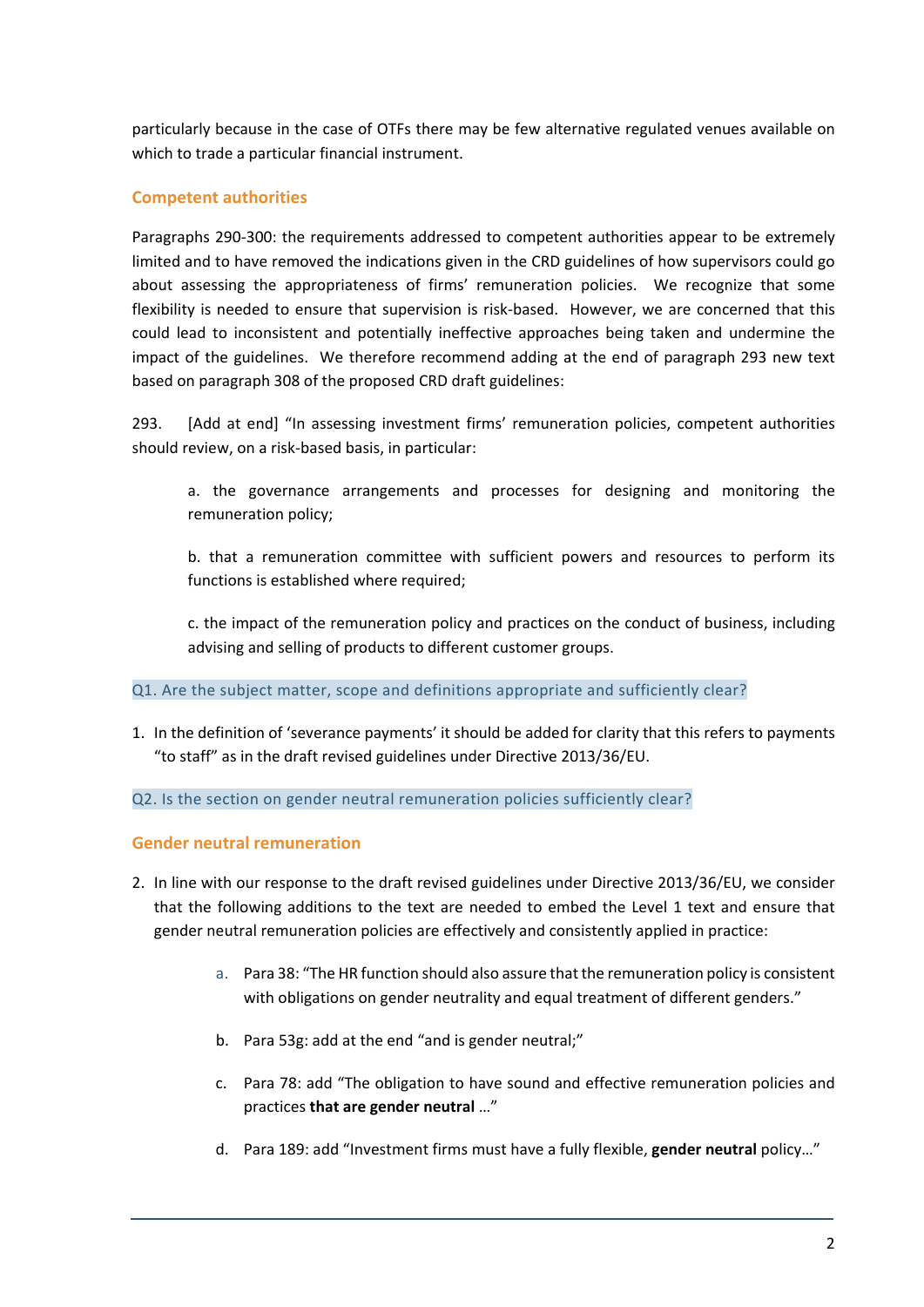## **Equal value of work**

- 3. In addition, expectations for the implementation of the aspects mentioned in para 27 and the rationale behind it should be clarified. When clarifying, current discussions at European level and the rulings of the ECJ regarding that matter (such as Commission Recommendation C(2014) 1405 final, para 10, or Commission Staff Working Document SWD/2013/0512 final) need to be taken into account. We would recommend referring to the above-mentioned documents in para 26 to determine the equal value of work. Para 27 should be reformulated to take into account additional aspects to determine the remuneration level beyond the equal value of work. In particular we are of the opinion that the nature of the employment contract, including if it is temporary or a contract with an indefinite period listed in para 27(e) does not provide any information as to the value of work.
- 4. Q3. Are the sections on the remuneration committee sufficiently clear?
- 5. Yes, these sections are generally clear.

## Q4. Are the guidelines on the application of the requirements in a group context sufficiently clear?

6. We recommend adding to the end of the last sentence in paragraph 69: "with no prejudice to the rights of employee representatives and trade unions under national law." Parts of the remuneration policy are in the scope of co-determination or collective bargaining rights, so that the consolidating institution is not in any case able to enforce the remuneration policy without undergoing the necessary procedures with the employee side.

#### Q5. Are the guidelines regarding the application of waivers within section 4 sufficiently clear?

- 7. We recommend adding the following sentence to para 86(d): "Severance payments covered by para 162 are not taken into account." It is not comprehensible to not consider specific severance payments when calculating the general ratio of variable and fixed remuneration but to count it for the calculation of the ratio for the purpose of using the waivers under IFD. If the severance payment is made under one of the exemptions in para 162 this should not lead to deferral and paying in instruments of the severance payment e.g. in a case of loss of job.
- 8. Otherwise, these sections are generally clear.

#### Q6. Is section 9 on severance payments sufficiently clear?

- 9. A new point should be added to paragraph 162 as follows: "c. severance payments which are part of an agreement between the institution and employee representatives or trade unions under national law." It is not in any case a mandatory obligation to conclude such agreements, but if they are concluded under the procedures of national law, they should be treated like the other exemptions in para 170.
- 10. Otherwise, these sections are generally clear.